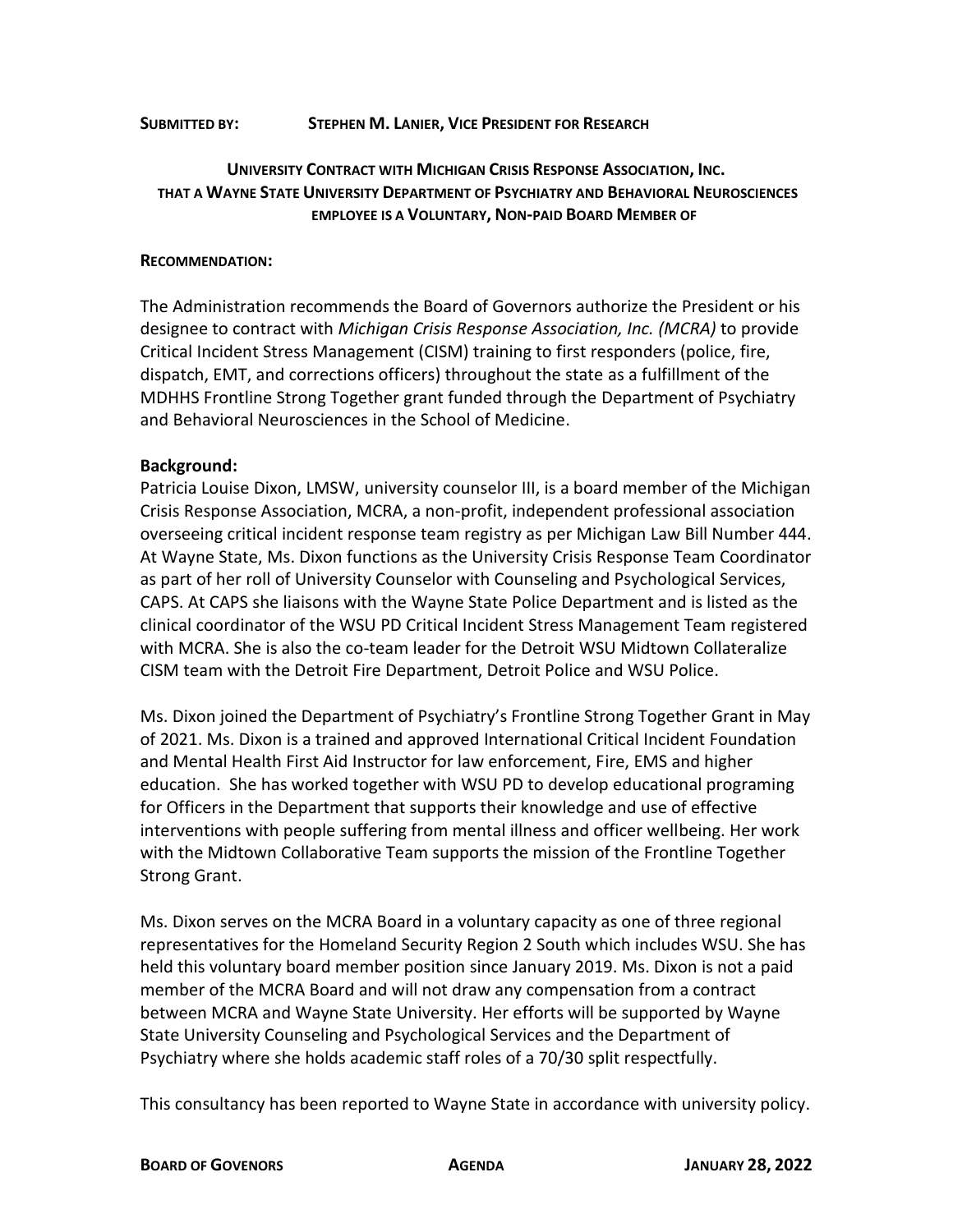Major milestones for this project include the following:

- Develop a statewide clearinghouse multi-facetted website managed by WSU.
- Peer support and training, ICISF/MCRA peer training, compassionate care training, and peer train the trainer programs for critical communication.
- Establish and maintain a project steering committee with representatives of WSU, WH, and first responder unions and leaders representing fire, police, EMT, dispatch, and corrections.
- Create, grow, and maintain a multidisciplinary statewide stakeholder collaborative resource group.
- Development of an app that allows therapists to employ augmented reality human avatar encounter scenarios to be used for training and treatment of PTSD.
- Tele-Health services for first responders and their families.
- Create a referral processes and screening component for first responders in collaboration with MICAL.
- Develop a statewide marketing and outreach promotion campaign.
- Design and implementation of police, firefighter, EMT, dispatch, and correction officer in service training programs.

Michigan Conflict of Interest law requires specific sunshine procedures in order for a university employee, or a company owned by a University employee, to contract directly or indirectly with the University:

- (A) The employee must disclose any pecuniary interest in the contract to the Board and the disclosure must be made a matter of record in the Board's proceedings.
- (B) The contract must be approved by a vote of not less than two-thirds of the full membership of the Board in open session.
- (C) The Board's minutes must report:
	- (i) The name of each party involved in the contract.
	- (ii) The terms of the contract, including duration, financial consideration between the parties, facilities or services of the public entity included in the contract, and the nature and degree of assignment of employees of the public entity for fulfillment of the contract.
	- (iii) The nature of any pecuniary interest.

If the Board approves this Recommendation, the minutes will report as follows: